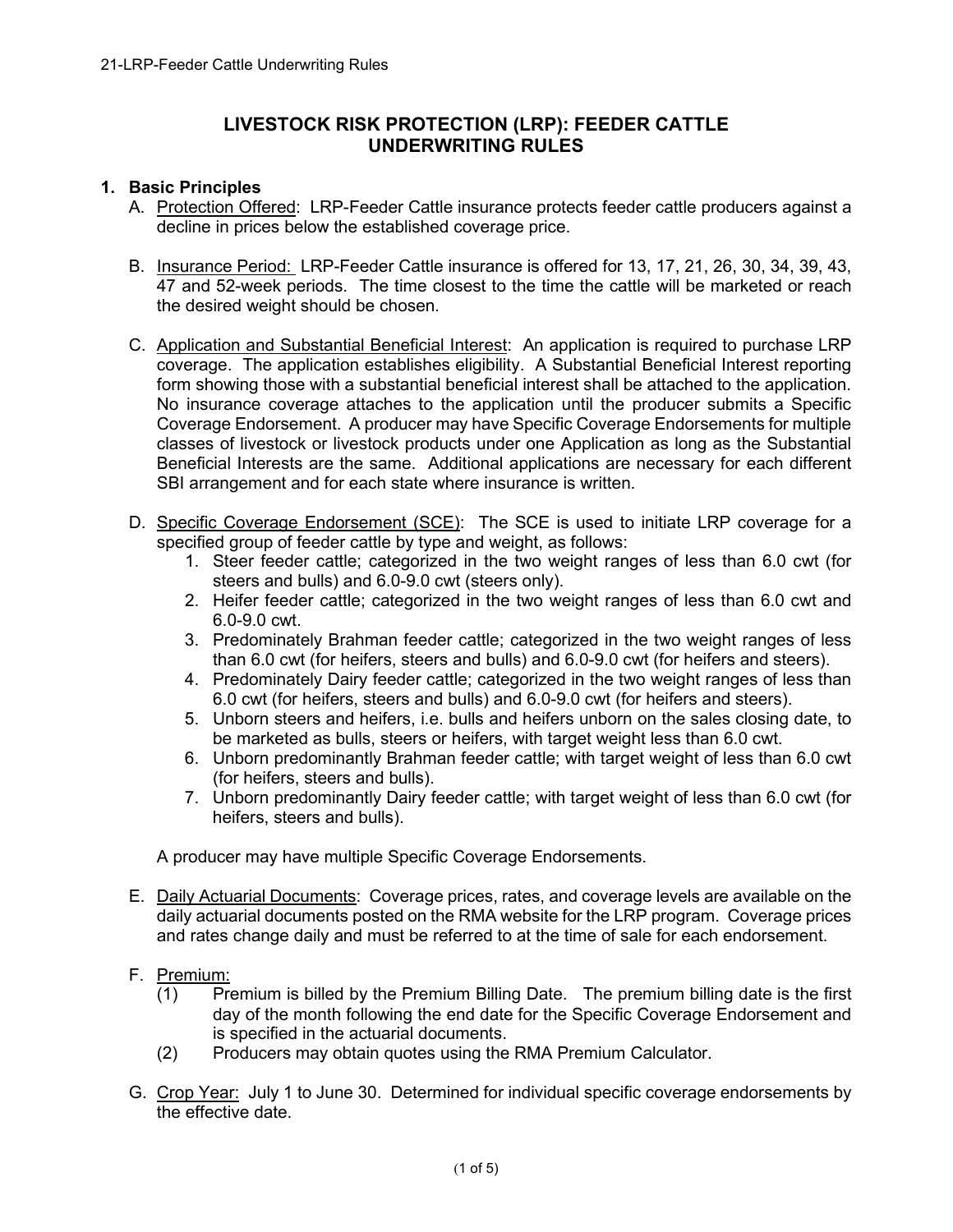### H. LRP Documents:

- (1) Livestock Risk Protection Insurance Policy-Basic Provisions
- (2) Application Form-This form is filled out to apply for eligibility to purchase LRP insurance. No insurance coverage attaches until a Specific Coverage Endorsement is filled out to go with an approved application.
- (3) Substantial Beneficial Interest-This form shows the social security numbers, employer identification numbers, and share of those with a 10 percent interest or more in the insured person and must accompany the application form. The SBI form is used to establish eligibility and to account for insurance limits.
- (4) Premium Calculation Instructions-This worksheet can be used to calculate the LRP premium once the Coverage Price and Rate information is obtained from the website on the date of sale.
- (5) Specific Coverage Endorsement-The part of the policy that describes coverage of feeder cattle.
- (6) Specific Coverage Endorsement Form-This form is filled out to attach coverage to the policy. An approval number must be obtained from RMA to show that the endorsement has been approved. Only approved agents and companies participating in the Livestock Price Reinsurance Agreement may obtain approval numbers.
- (7) Assignment of Indemnity Form-This form is used for assigning any indemnity to a third party.
- (8) Transfer of Right to Indemnity Form-This form is used if the feeder cattle are sold prior to the end of insurance period to transfer any indemnity to the new owner (providing the new owner meets eligibility requirements).
- (9) Claim Form-If the actual ending value, as specified in the Specific Coverage Endorsement, is below the coverage price, this form must be completed and sent to the company within 60 days following the end date. An indemnity payment will be made within 60 days of receipt of the claim form.
- (10) Special Provisions-May be obtained from the RMA website [\(www.rma.usda.gov\)](https://www.rma.usda.gov/) and are part of the policy materials.
- I. Area: The LRP-Feeder Cattle program is offered in all counties in all states.
- J. Continuous Policy: If the policy is not cancelled in writing by June 30, the policy (but not any Specific Coverage Endorsements) will automatically renew. The policy may be cancelled at any time unless a Specific Coverage Endorsement is in effect.

### **2. Limitations**

- A. Annual Policy Limits: The annual limitation of the number of head of feeder cattle that may be covered during the crop year is 12,000 head. For the insured entity, the number of insured cattle will be totaled and may not be more than 12,000 head. The Substantial Beneficial Interest form will be used to determine the total head insured by any individual. For example: Smith Farms has 1,000 head insured under LRP. John Smith has a substantial beneficial interest in Smith Farms and has 90 percent interest (1,000 \* .90 = 900 head). John Smith also has cattle under his own name and wants to insure 200 head. The total cattle insured by John Smith are:  $900 + 200 = 1,100$  head which is below the crop year limit of 6,000 head.
- B. Endorsement Limits: A limitation of 6,000 head of feeder cattle may be insured under any one Specific Coverage Endorsement.

### **3. Coverage**

A. Coverage Prices: The prices that can be insured by the producer. They change daily and must be obtained from the RMA website. Premium rates correspond to the coverage prices.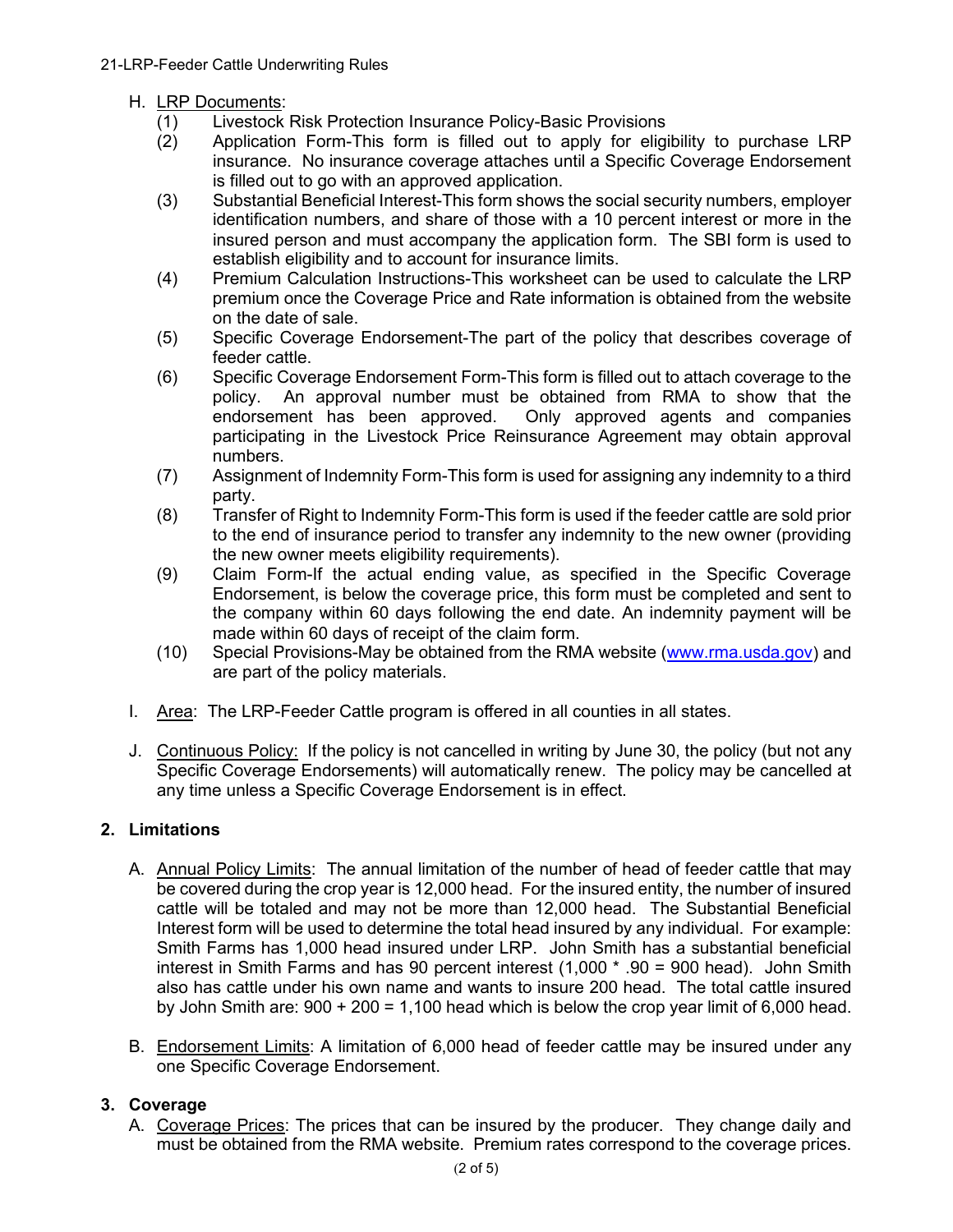- B. Coverage Levels: Calculated based on the chosen coverage price. Coverage levels will range from 70% to 100%.
- C. Price Adjustment Factors: LRP Feeder Cattle insurance coverage prices and rates are based on the Chicago Mercantile Exchange's (CME) Feeder Cattle Contract, which is cash settled to the CME Feeder Cattle Index. The CME Feeder Cattle Contract and the CME Feeder Cattle Index are only based on the price series for steers weighing 650 to 849 pounds, excluding predominantly Brahman or dairy breeds. Because the CME Feeder Cattle futures prices are for steers of a certain type and weight, the LRP insurance plan for Feeder Cattle uses Price Adjustment Factors (PAF's) to calculate expected ending values, coverage prices, and actual ending values to adjust for select types and weights of feeder cattle, particularly for heifer, predominately Brahman and predominately dairy feeder cattle.

PAF's were designed to account for the differences between steer prices and prices of other types and weights of cattle. PAF's are applied to the expected ending values, coverage prices and actual ending values prior to publishing. Therefore, coverage prices and actual ending values are presented by type and weight of cattle on the RMA website and no further calculations are needed by agents or insureds. PAF's are included in the Specific Coverage Endorsement, for the convenience of insureds, to provide information as to how coverage prices and actual ending values (liability, premium, and indemnity) will differ from the CME for certain types and weights of cattle and to allow the insured to calculate or estimate the Actual Ending Value prior to its being published.

Prices for feeder cattle types and weights covered under this endorsement are adjusted by multiplying the daily LRP expected ending value or actual ending value, as appropriate for the type of feeder cattle, times the appropriate Price Adjustment Factor (PAF). The coverage prices determined with these factors will be posted in the actuarial document on the Web.

| Weight<br>Range    | <b>Price Adjustment Factors (PAF)</b> |                |                                                         |                                 |                                                  |                        |                                         |
|--------------------|---------------------------------------|----------------|---------------------------------------------------------|---------------------------------|--------------------------------------------------|------------------------|-----------------------------------------|
|                    | <b>Steers</b>                         | <b>Heifers</b> | <b>Unborn</b><br><b>Steers</b><br>and<br><b>Heifers</b> | Predominately<br><b>Brahman</b> | <b>Unborn</b><br>Predominately<br><b>Brahman</b> | Predominately<br>Dairy | <b>Unborn</b><br>Predominately<br>Dairy |
| < 6.0<br>cwt       | 110%                                  | 100%           | 105%                                                    | 100%                            | 100%                                             | 50%                    | 50%                                     |
| $6.0 - 9.0$<br>cwt | 100%                                  | 90%            | N/A                                                     | 90%                             | N/A                                              | 50%                    | N/A                                     |

- D. Availability of Coverage: Coverage information is found exclusively on the daily Actuarial Documents and is applicable only for the date of sale. Coverage can be purchased from the time prices and rates are published on the RMA website and ending on the following calendar day at 9:00 a.m. Central Time, or as otherwise specified in the Special Provisions. Coverage is not available for purchase on dates that would have an effective date of a Federal or a market holiday, or if the website or premium calculator are not operational, or if sales are halted by FCIC under section 4 of the Basic Provisions. Coverage will not be available if any of the required data for establishing coverage prices or rates is not available or if futures do not continue trading at the end of the day (if the price moved the maximum allowed by the exchange), or for any other reason specified in the policy. The coverage offered or the cost of coverage will not be changed in response to any revisions to the information used in determining coverage prices or rates.
- E. Suspension and Resumption of Sales: The LRP program could be suspended for several days based on the number of consecutive days with a daily price change equal or exceeding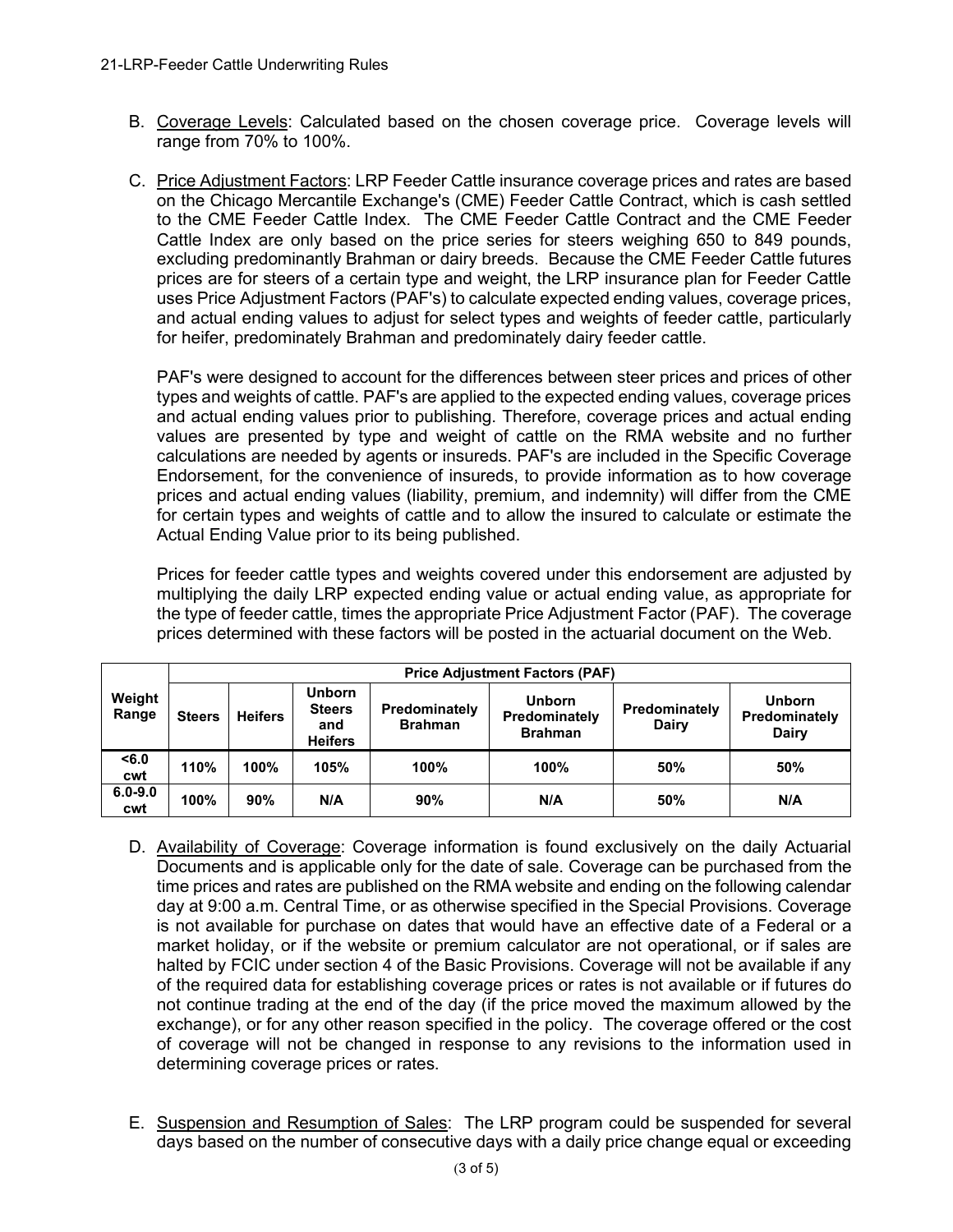the Daily Price Limit, as published by the CME. As of November 2020, the Daily Price Limit for CME Feeder Cattle futures is set by the CME to \$0.05/lb (\$5.00/cwt). The Daily Price Limit is subject to rule change, and the latest values can be found at <https://www.cmegroup.com/company/livestock-market-enhancements.html> and <https://www.cmegroup.com/trading/price-limits.html>

Sales of LRP will be suspended for future sales periods if, based on CME market settlement information, at least four (4) of the CME Feeder Cattle futures contracts have a daily price change equal or exceeding the Daily Price Limit for two (2) consecutive days. LRP sales will resume if and when there have been two (2) consecutive days without there being four (4) or more CME Feeder Cattle futures contracts equaling or exceeding the Daily Price Limit.

F. Unborn Feeder Cattle: Unborn feeder cattle may be insured if the insured has an ownership interest in pregnant cattle at the time coverage is established. When unborn feeder cattle are insured, the legal location of the pregnant cattle must be provided on the SCE. The SCE must list the unborn feeder cattle type: Unborn Steers & Heifers, Unborn Brahman, or Unborn Dairy. AIPs may request documentation to verify the number of pregnant cattle, thereby verifying the number of unborn feeder cattle allowed on a Specific Coverage Endorsement. The insured's verifying documents must show that under normal circumstances, the number of pregnant cattle must be capable of producing the number of unborn feeder cattle insured. Valid records include veterinary reports or sales contracts from previous years. Unborn feeder cattle that are insured must have target weight less than 6 cwt.

## **4. Calculations**

A. Premium calculation example:

An operation has 100 head of steer feeder cattle and expects to market the feeder cattle at a target weight of 7.5 cwt each. The PAF is 100%. The insured share is 100 percent. The expected ending value is \$78.95 dollars per live cwt and the producer selects a coverage price of \$75 per live cwt. For this coverage price the rate is 1.3990%. The example premium subsidy is 35 percent. The Premium is calculated by:

- (1) 100 head times 7.5 cwt equals 750 cwt.
- (2) 750 cwt times the coverage price of \$75 equals \$56,250.
- (3) \$56,250 times the PAF of 1.00 equals an insured value of \$56,250.
- (4) \$56,250 times the insured share of 1.00 equals an insured value of \$56,250.
- (5) \$56,250 times the rate of .013990 equals \$787 total premium.
- (6) \$787 times the producer premium subsidy percentage of .35 equals \$275.
- (7) Subtracting \$275 from \$787 equals the producer premium of \$355.
- B. Indemnity calculation example:

For the above operation with 100 head of feeder cattle, a target weight of 7.5 cwt, a PAF of 100%, an insured share of 100 percent, and a coverage price of \$75 per live cwt, the actual ending value is equal to \$70 per live cwt. Since \$70 is less than the coverage price of \$75, an indemnity is due. Indemnity is calculated by:

- (1) 100 head times the 7.5 cwt target weight equals 750 cwt.
- (2) Subtracting the actual ending value of \$70 from the coverage price of \$75 equals \$5/cwt.